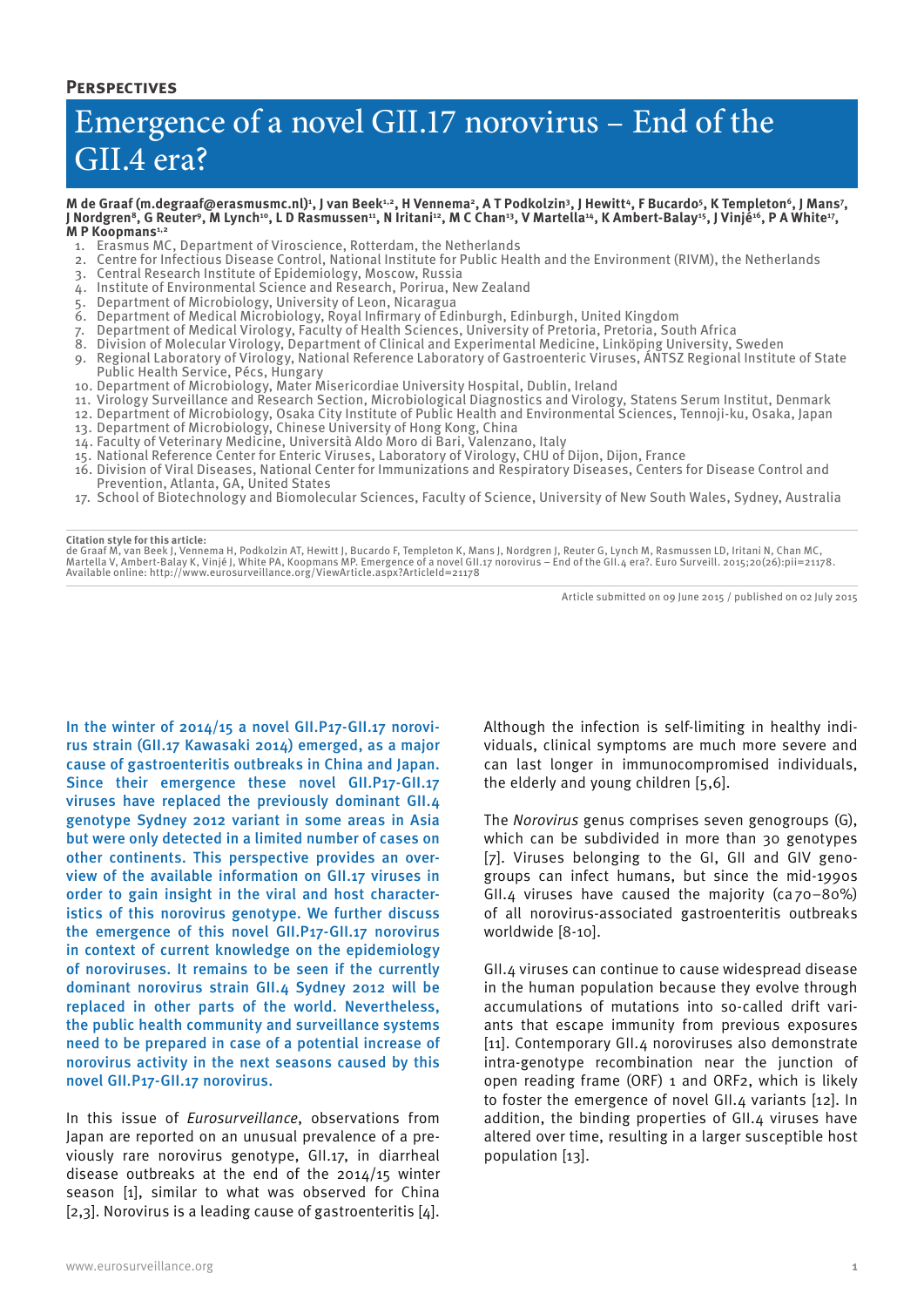#### **Figure 1**

World map showing areas where GII.17 norovirus strains have been detected, 1978–2015



Sporadic detection of GII.17 viruses from before the emergence of the novel GII.17 virus

## **Emergence and geographical spread of GII.17 genotype noroviruses**

Viruses of the GII.17 genotype have been circulating in the human population for at least 37 years; the first GII.17 strain in the National Center for Biotechnology Information (NCBI) databank is from 1978 [14]. Since then viruses with a GII.17 capsid genotype have sporadically been detected in Africa, Asia, Europe, North America and South America (Table, Figure 1). The virus appears to be clinically relevant, as it has been associated with acute gastroenteritis (AGE) in children and adults, and with chronic infection in an immunocompromised renal transplant patient [15] and a leukaemia patient (unpublished data). In the United States (US), only four GII.17 outbreaks were reported between 2009 to 2013 through CaliciNet, with a median of 11.5 people affected by each outbreak [16]. In Noronet, an informal international network of scientists working in public health institutes or universities sharing virological, epidemiological and molecular data on norovirus, GII.17 cases were also sporadically reported in Denmark and South Africa during this period [17].

More widespread circulation of GII.17 was first reported for environmental samples in Korea from 2004 to 2006. This information was published in a report in 2010 by the Korean Food and Drug Administration (KFDA) and was cited by Lee et al. [18], but the original document describing this finding is not publicly available and there are no matching clinical reports. From 2012 to 2013 a novel GII.17 virus accounted for 76% of all detected norovirus strains in rivers in rural and urban areas in Kenya [19]. In the winter of 2014/15, genetically closely related GII.17 viruses were first detected in AGE outbreaks in the Guangdong province in China in schools, colleges, factories and kindergartens [3]. Sequence analyses demonstrated that 24 of the 29 reported outbreaks during that winter were caused by GII.17. A large increase in the incidence of AGE outbreaks was also reported; 29 outbreaks associated with 2,340 cases compared with nine outbreaks and 949 cases in the previous winter when GII.4 Sydney 2012 still was the dominant genotype [3].

During the same winter there was also an increase in outbreak activity in Jiangsu province, which could be attributed to the emergence of this novel GII.17 [2]. This triggered us to investigate the prevalence of GII.17 in other parts of the world by means of a literature study and by inviting researchers collaborating within Noronet to share their data on GII.17. Currently, in Asia, in addition to Guangdong and Jiangsu [2,3], the novel GII.17 is also the predominant genotype in Hong Kong (unpublished data) and Taiwan [20], while in Japan, a sharp increase in the number of cases caused by this novel virus has been observed during the 2014/15 winter season [1]. Related viruses have been detected sporadically in the US [21] (http://www.cdc.gov/norovirus/reporting/calicinet/index.html), Australia, France, Italy, Netherlands, New-Zealand and Russia (unpublished data, www.noronet.nl) (Figure 1). In France the novel GII.17 virus appeared at the beginning of 2013,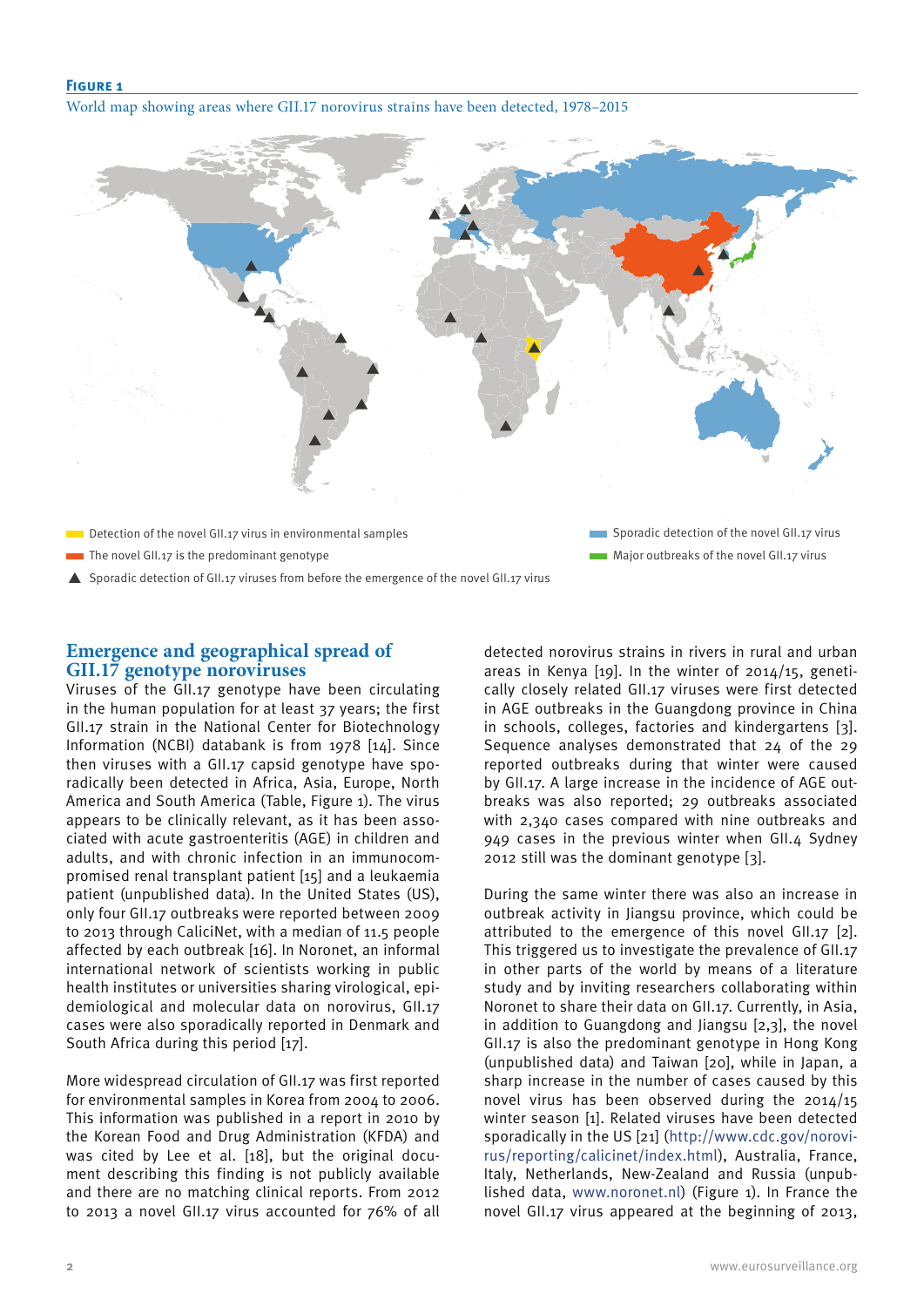| IABLI | Overview of detected GIL17 norovirus strains worldwide, 1978-2015 |
|-------|-------------------------------------------------------------------|

| <b>References</b>                               | [14]                           | $\overline{51}$         | [32]                                         | Data not shown              | $\begin{bmatrix} 33 \end{bmatrix}$              | $[34]$                     | $[35]$                                    | [36]                           | [37]                               | $[26]$                             | Data not shown                 | $[38]$                 | $[39]$                      | NCB <sup>Id</sup>           | $[15]$                           | [40]                          | $[41]$                   | $[42]$                                                                                                                                                                                                                                                                                                                                                                           |
|-------------------------------------------------|--------------------------------|-------------------------|----------------------------------------------|-----------------------------|-------------------------------------------------|----------------------------|-------------------------------------------|--------------------------------|------------------------------------|------------------------------------|--------------------------------|------------------------|-----------------------------|-----------------------------|----------------------------------|-------------------------------|--------------------------|----------------------------------------------------------------------------------------------------------------------------------------------------------------------------------------------------------------------------------------------------------------------------------------------------------------------------------------------------------------------------------|
| Accession<br>number                             | JN699043<br>KC597139,          | JN600531                | KF279387                                     | EF529741                    | KC736580,<br>KC736578,<br>KC736582,<br>KC736569 | JN587118<br>JN587117       | DQ438972                                  | I                              | KJ179753,<br>KJ179752,<br>KJ179754 | EU780764                           | EF529742                       | GQ325666,<br>GQ325670, | JQ751044                    | JF970609                    | GQ266696                         | EU780764                      | 10944348                 | JX047021,<br>JX047022                                                                                                                                                                                                                                                                                                                                                            |
| Description of the<br>sequence (size)           | Partial genome<br>$(7,441$ bp) | 5'-end ORF2<br>(300 b)  | 5'-end ORF2<br>(309 b)                       | Partial ORF1/2<br>(1,361 b) | 3'-end ORF2<br>(255 b)                          | 3'-end ORF2<br>(215 b)     | ORF2 and 3 (2,459<br><b>l</b> qq          | $\overline{1}$                 | 3'-end ORF2<br>(214 b)             | 5'-end ORF <sub>2</sub><br>(244 b) | Partial ORF1/2<br>$(1,056$ bp) | 5'-end ORF2<br>(209 b) | Partial ORF1/2<br>(1,096 b) | 5'-end ORF2<br>$(1,337$ bp) | $(1,599$ bp)<br>ORF <sub>2</sub> | 5'-end ORF2<br>$(244$ bp)     | 5'-end ORF2<br>(209)     | 3'-end ORF2<br>(215 b)                                                                                                                                                                                                                                                                                                                                                           |
| Suspected<br>source of<br>infection             | $\mathbf{I}$                   | T                       | T                                            | J.                          | $\begin{array}{c} \end{array}$                  | I                          | Sewage                                    | I                              | $\overline{\phantom{a}}$           | $\mathsf I$                        | Foodborne                      | $\mathbf{I}$           | $\overline{\phantom{a}}$    | Waterborne                  | $\overline{1}$                   | J.                            | $\overline{\phantom{a}}$ | $\begin{array}{c} \rule{0pt}{2.5ex} \rule{0pt}{2.5ex} \rule{0pt}{2.5ex} \rule{0pt}{2.5ex} \rule{0pt}{2.5ex} \rule{0pt}{2.5ex} \rule{0pt}{2.5ex} \rule{0pt}{2.5ex} \rule{0pt}{2.5ex} \rule{0pt}{2.5ex} \rule{0pt}{2.5ex} \rule{0pt}{2.5ex} \rule{0pt}{2.5ex} \rule{0pt}{2.5ex} \rule{0pt}{2.5ex} \rule{0pt}{2.5ex} \rule{0pt}{2.5ex} \rule{0pt}{2.5ex} \rule{0pt}{2.5ex} \rule{0$ |
| typed strains or<br>Proportions of<br>outbreaks | 1 strain                       | 3/52 strains            | $1/11$ strains                               | 1 strain                    | 5/29 strains                                    | $2/62$ strains             | genotype in an<br>Predominant<br>outbreak | $1/33$ strains                 | 3/112 outbreaks                    | 1 strain                           | 1 strain                       | 2 strains              | $1/488$ strains             | $\mathbf{I}$                | 1/9 strains                      | $2/38$ strains                | 1/710 strains            | $2/16$ strains                                                                                                                                                                                                                                                                                                                                                                   |
| Study population                                | Children with AGE              | Children with AGE       | HIV positive children<br>with or without AGE | Child with AGE              | AGE in children (<5<br>years)                   | ш<br>AC                    | Katrina<br>AGE evacuees<br>hurricane      | River samples                  | Outbreaks of AGE                   | ш<br>АG                            | ш<br>АG                        | ш<br>АG                | ш<br>АG                     | $\overline{\phantom{a}}$    | Renal transplant<br>patient      | AGE in children (<5<br>years) | Щ<br>AC                  | Children (<10 years)                                                                                                                                                                                                                                                                                                                                                             |
| ORF <sub>2</sub>                                | GII.17                         | G11.17                  | G11.17                                       | GII.17                      | $G11.17$                                        | GII.17                     | GII.17                                    | G11.17                         | GII.17                             | GII.17                             | G11.17                         | GII.17                 | GIII.17                     | Gil.17                      | GII.17                           | G11.17                        | GIII.17                  | G11.17                                                                                                                                                                                                                                                                                                                                                                           |
| ORF <sub>1</sub>                                | GII.P4                         | T.                      | T,                                           | G11. P13                    | $\sf I$                                         | $\mathsf I$                | $\mathsf I$                               | $\overline{\phantom{a}}$       | $\,$ $\,$                          | $\mathsf I$                        | G11. P13                       | $\mathbf I$            | G11. P13                    | $\mathsf I$                 | $\mathbf{I}$                     | $\mathbb I$                   | $\mathsf I$              | $\mathsf I$                                                                                                                                                                                                                                                                                                                                                                      |
| Year <sup>b</sup>                               | 1978                           | $(1994 - 2008)$<br>1997 | 1999-2000                                    | 2004                        | 2004-2005                                       | $(2005 - 2009)$<br>2005    | 2005                                      | 2005-2006                      | $(2004 - 2011)$<br>2005-2006       | 2005-2006                          | 2006                           | 2006-2007              | $(2007 - 2010)$<br>2007     | 2007                        | 2008                             | 2008                          | $(2008 - 2011)$<br>2010  | $(2008 - 2010)$<br>2009                                                                                                                                                                                                                                                                                                                                                          |
| spread GII.17 <sup>ª</sup><br>Geographical      | Single location                | Rio de Janeiro          | Nairobi                                      | Briançon                    | Asuncion                                        | States of Acre<br>(Brazil) | Houston                                   | Single location<br>(Argentina) | State of Rio de<br>Janeiro         | Léon                               | Sommières                      | Lopburi                | Wuhan                       | Mexico City                 | Zürich                           | Léon                          | Seoul                    | Quilombola                                                                                                                                                                                                                                                                                                                                                                       |
| Country                                         | French Guiana                  | Brazil                  | Kenya                                        | France                      | Paraguay                                        | Brazil                     | United States                             | Argentina                      | Brazil                             | Nicaragua                          | France                         | Thailand               | China                       | Mexico                      | Switzerland                      | Nicaragua                     | South Korea              | Brazil                                                                                                                                                                                                                                                                                                                                                                           |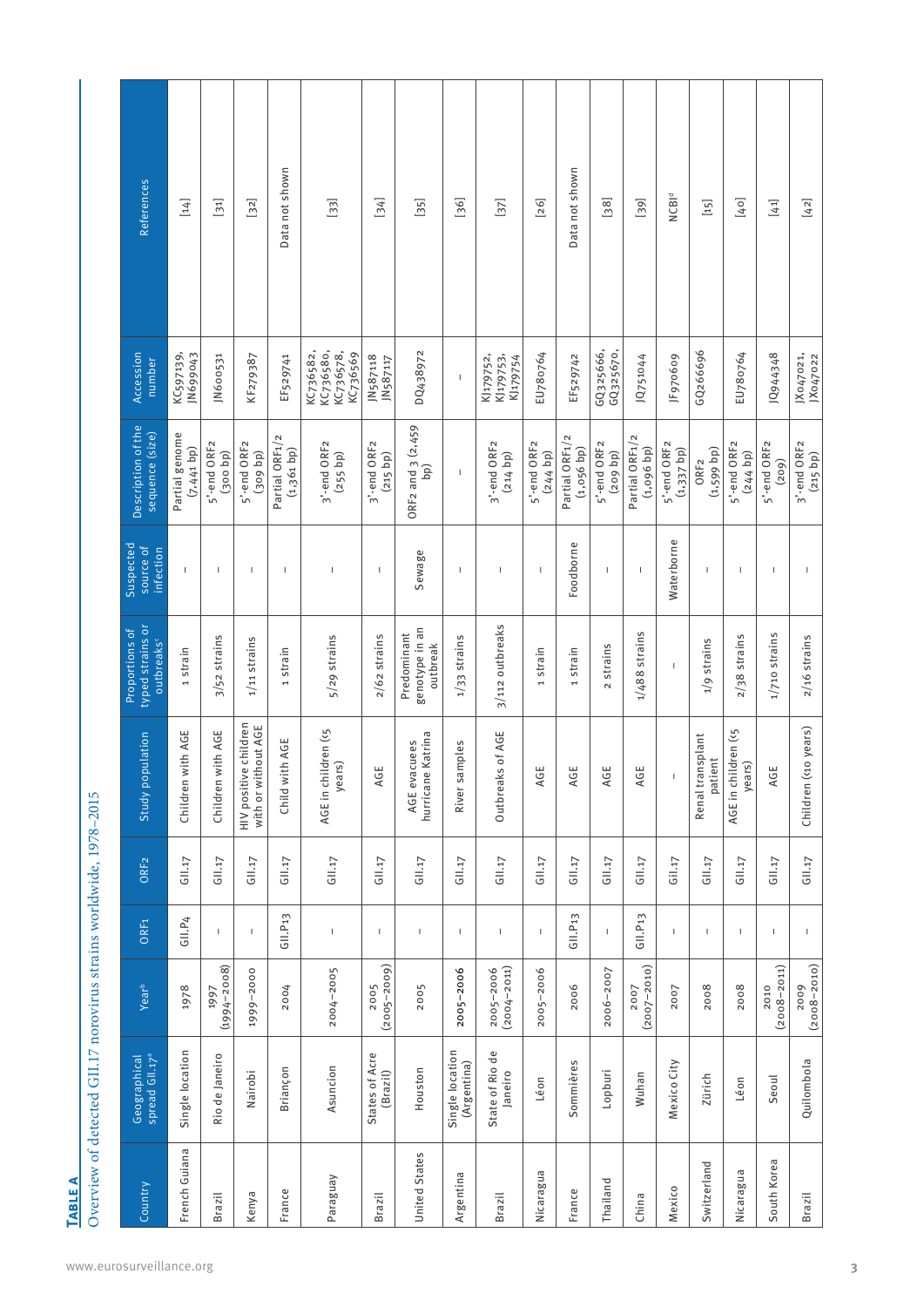|                     | 7 < 4 x < 5 x < 5 C |
|---------------------|---------------------|
|                     | عمدم فللمحمد        |
| <b>DUC 040</b><br>i |                     |
| ٦ē                  |                     |

|               | Geographical<br>spread Gll.17 <sup>ª</sup> | Year <sup>b</sup> | ORF <sub>1</sub>         | ORF <sub>2</sub> | Study population                               | typed strains or<br>Proportions of<br>outbreaks | Suspected<br>source of<br>infection | Description of the<br>sequence (size) | Accession<br>number                                                                                 | References                            |
|---------------|--------------------------------------------|-------------------|--------------------------|------------------|------------------------------------------------|-------------------------------------------------|-------------------------------------|---------------------------------------|-----------------------------------------------------------------------------------------------------|---------------------------------------|
|               | Southwestern<br>Cameroon<br>region of      | 2009              | G11. P13                 | GII.17           | Healthy children and<br>HIV positive adults    | $4/15$ strains                                  | $\mathbf{I}$                        | Partials ORF1/2<br>(1, 024 b)         | JF802504-<br>JF802507                                                                               | [43]                                  |
|               | Tecpan                                     | 2009              | $\overline{\phantom{a}}$ | GII.17           | waterborne outbreak<br>Children after          | $1/18$ strains                                  | Waterborne                          |                                       | I                                                                                                   | $[44]$                                |
| Burkina Faso  | Ouagadougou                                | 2009-2010         | $\mathbf{I}$             | G11.17           | AGE in children (<5<br>years)                  | $1/36$ strains                                  |                                     | 5'-end ORF2<br>$(287$ bp)             | JX416405                                                                                            | $[27]$                                |
| Netherlands   | Single location                            | 2002-2007         | $\mathsf I$              | GII.17           | Nosocomial                                     | $3/264$ strains                                 | Nosocomial                          |                                       |                                                                                                     | [45]                                  |
| South Korea   | South Korea                                | 2010              | $\overline{1}$           | GII.17           | Groundwater<br>samples                         | 2/7 strains                                     | $\overline{1}$                      | 5'-end ORF2<br>(311 b)                | KC915021-<br>KC915022                                                                               | $[18]$                                |
|               | Ireland                                    | 2010              | T.                       | GII.17           | Influent waste water                           | $4/24$ strains                                  | T.                                  | (302 b)<br>$5'-end$                   | 1Q362530                                                                                            | $[46]$                                |
| South Africa  | South Africa                               | $2010 - 2011$     | $\,$ $\,$                | GII.17           | Waste water                                    | 9/69 strains                                    | $\overline{\phantom{a}}$            | 5'-end ORF2<br>$(305$ bp)             | KC495686,<br>KC495664,<br>KC495674,<br>KC495672-<br>KC495680,<br>KC495657,<br>KC495655,<br>KC495640 | $[47]$                                |
| South Korea   | Jinhae Bay                                 | $2010 - 2011$     | $\overline{\phantom{a}}$ | GII.17           | Oysters                                        | 1 strain                                        | $\overline{\phantom{a}}$            |                                       |                                                                                                     | [48]                                  |
|               | (Morocco)<br>Oujda                         | 2011              | $\overline{1}$           | $G11.17$         | AGE in children (<5<br>$\widetilde{S}$<br>year | $1/42$ strains                                  | $\mathbb{I}$                        | (205 b)<br>5'-end                     | KJ162374                                                                                            | [49]                                  |
| South Africa  | Johannesburg<br>(South Africa)             | 2011              | GII.P <sub>16</sub>      | G11.17           | AGE                                            | $\mathbf{I}$                                    |                                     | Partial ORF1/2<br>$(1,010$ bp)        | KC962460                                                                                            | [50]                                  |
|               | Limbe                                      | 2011-2012         | G11.P3                   | $G11.17$         | Healthy adults and<br>Children                 | $4/100$ strains                                 | J.                                  | Partial ORF1/2<br>$(653$ bp)          | KJ946403                                                                                            | $\begin{bmatrix} 51 \end{bmatrix}$    |
|               | Kenya                                      | 2012-2013         | $\overline{\phantom{a}}$ | GII.17           | Surface water                                  | $16/21$ strains                                 |                                     | 5'-end ORF2<br>(306 b)                | KF808227-<br>KF916584-<br>KF916585,<br>KF808254                                                     | $[19]$                                |
| South Korea   | Gyeonggi                                   | 2012              | $\mathbf{I}$             | G11.17           | AGE outbreak                                   | 1 strain                                        | Waterborne                          | $(205$ bp)<br>$5'$ -end               | KC413399-<br>KC413386<br>KC413403                                                                   | $\begin{bmatrix} 2 & 2 \end{bmatrix}$ |
|               | Guangdong<br>province                      | 2014-2015         |                          | GII.17           | AGE outbreaks                                  | 24/29 outbreaks                                 |                                     | (qd q q)<br>$5'$ -end                 | KP718638-<br>KP718738                                                                               | $\boxed{3}$                           |
| United States | Gaithersburg                               | 2014              | GII.P <sub>17</sub>      | GII.17           | AGE in child of 3<br>years                     | 1 strain                                        | $\mathsf{I}$                        | Partial genome<br>(7, 527 b)          | KR083017                                                                                            | $[21]$                                |
|               | province<br>Jiangsu                        | 2014-2015         | G11.P17                  | G11.17           | Outbreaks of AGE                               | 16/23 outbreaks                                 | $\mathsf I$                         | $\overline{\phantom{a}}$              | KR270442-<br>KR270449                                                                               | $\overline{2}$                        |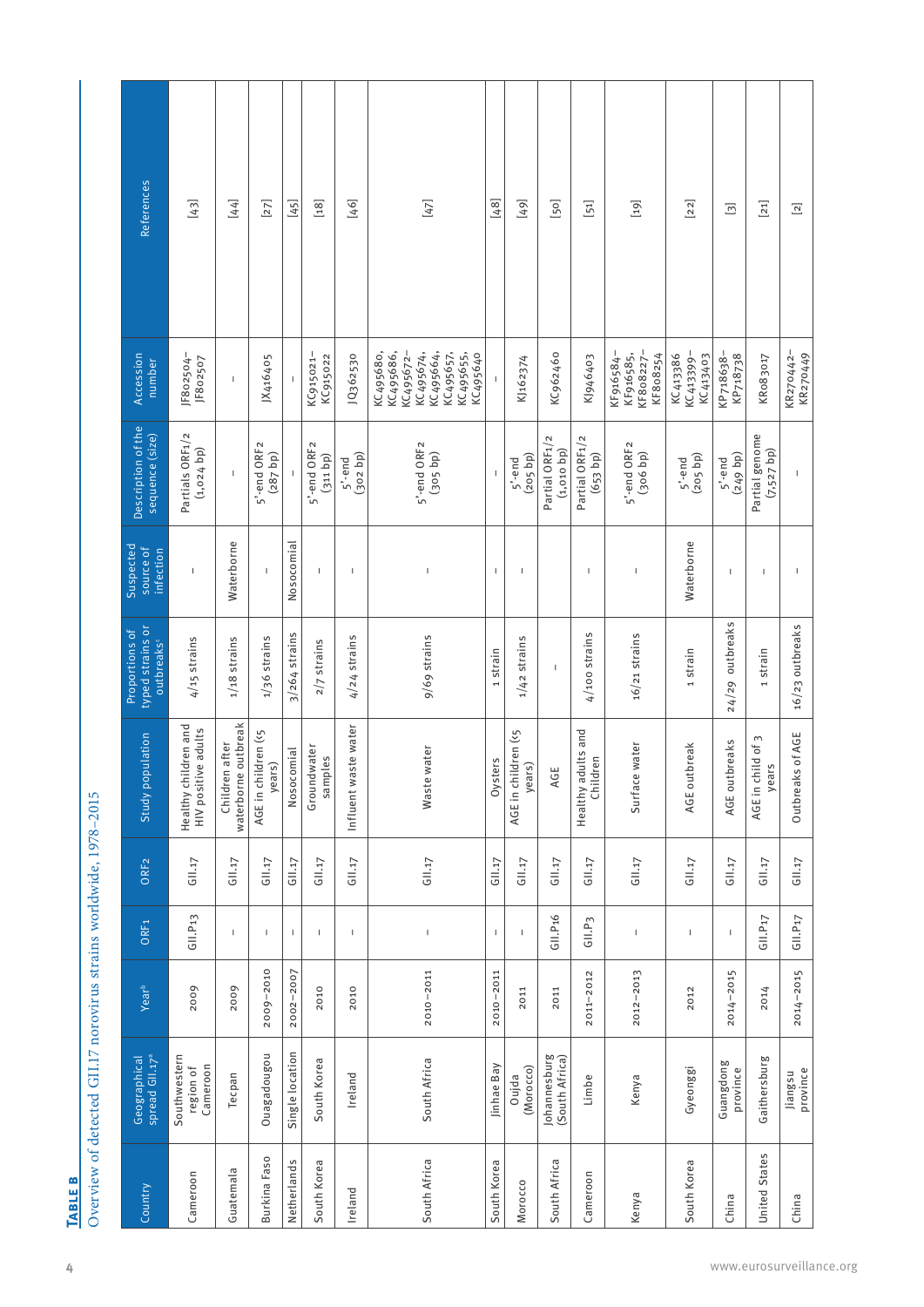| www.eurosurveillance.org |  |
|--------------------------|--|

**Table c**

| 1070, 0015                                    |                   |                                                                                                     |
|-----------------------------------------------|-------------------|-----------------------------------------------------------------------------------------------------|
|                                               |                   |                                                                                                     |
|                                               |                   |                                                                                                     |
|                                               |                   |                                                                                                     |
|                                               |                   |                                                                                                     |
|                                               |                   |                                                                                                     |
|                                               |                   |                                                                                                     |
|                                               |                   |                                                                                                     |
|                                               |                   |                                                                                                     |
|                                               |                   |                                                                                                     |
|                                               |                   |                                                                                                     |
|                                               |                   |                                                                                                     |
|                                               |                   |                                                                                                     |
|                                               |                   |                                                                                                     |
|                                               |                   |                                                                                                     |
|                                               |                   | $\frac{1}{2}$                                                                                       |
|                                               |                   |                                                                                                     |
|                                               |                   |                                                                                                     |
|                                               |                   |                                                                                                     |
|                                               |                   |                                                                                                     |
|                                               |                   |                                                                                                     |
|                                               |                   | י הוא דד גרא דה                                                                                     |
|                                               |                   |                                                                                                     |
|                                               |                   |                                                                                                     |
|                                               |                   |                                                                                                     |
|                                               |                   |                                                                                                     |
|                                               |                   |                                                                                                     |
|                                               |                   |                                                                                                     |
|                                               |                   |                                                                                                     |
|                                               |                   |                                                                                                     |
| $CII$ 17 november of the incomplete $\lambda$ |                   |                                                                                                     |
|                                               |                   |                                                                                                     |
|                                               |                   |                                                                                                     |
|                                               |                   | ;                                                                                                   |
|                                               |                   |                                                                                                     |
|                                               |                   |                                                                                                     |
|                                               |                   |                                                                                                     |
|                                               |                   |                                                                                                     |
|                                               |                   |                                                                                                     |
|                                               |                   |                                                                                                     |
|                                               |                   |                                                                                                     |
|                                               |                   |                                                                                                     |
|                                               | $-5$ $-5$ $+$ $-$ | ֧֦֦֦֪֪֦֧֧֧֧֧֧֧֧֪֪֦֪֪֪֪֪֪֛֪֪֛֪֪֛֪֪֛֪֛֪֛֪֛֪֛֪֛֪֛֪֛֪֪֛֚֚֝֝֘֝֝֬֝֬֝֬֓֓֝֓֟֓֬֝֓֝֬֝֬֟֓֟֓֝֬֝֓֟֓֝֬֟֓֝֬֝֓֝֬֝֟֟ |
|                                               |                   |                                                                                                     |
|                                               |                   | ׇ֧ׅ֚֜֝                                                                                              |
|                                               |                   |                                                                                                     |
|                                               |                   |                                                                                                     |
|                                               |                   |                                                                                                     |
|                                               |                   |                                                                                                     |
|                                               |                   |                                                                                                     |
|                                               |                   |                                                                                                     |
|                                               |                   |                                                                                                     |
| I                                             | いしょう きょうしゅう しょうこう | 5                                                                                                   |

015

| References                                                   | Ξ                                                                                    |
|--------------------------------------------------------------|--------------------------------------------------------------------------------------|
| Accession<br>number                                          | 1B983218,<br>LC037415,<br>LC043139,<br>LC043168,<br>LC043168,<br>Co <sub>43305</sub> |
| bescription of the<br>sequence (size)                        | 7,534-7,555 bp)<br>Partial genome                                                    |
| Suspected<br>source of<br>infection                          |                                                                                      |
| Proportions of<br>typed strains or<br>outbreaks <sup>c</sup> | 100/2,133<br>strains                                                                 |
| <b>Topulation</b><br>Study                                   | Outbreaks of AGE                                                                     |
| ORF <sub>2</sub>                                             | G11.17                                                                               |
| ORF <sub>1</sub>                                             |                                                                                      |
| Year <sup>b</sup>                                            | 2014-2015 GII.P17                                                                    |
| Geographical<br>spread GII.17ª                               | lapan                                                                                |
| Country                                                      | Japan                                                                                |

AGE: acute gastroenteritis; HIV: human immunodeficiency virus; NGBI: National Center for Biotechnology Information; ORF: open reading frame. AGE: acute gastroenteritis; HIV: human immunodeficiency virus; NCBI: National Center for Biotechnology Information; ORF: open reading frame.

a GII.17 detection location with study location between brackets (when different from GII.17 detection location). GII.17 detection location with study location between brackets (when different from GII.17 detection location)

GII.17 detection year(s) with study years between brackets. GII.17 detection year(s) with study years between brackets.

Either the proportion of strains that was typed as

 $\cdot$  Either the proportion of strains that was typed as GII.17 or the proportion of outbreaks that was caused by GII.17 is given. GII.17 or the proportion of outbreaks that was caused by GII.17 is given. ≂

Information derived from the GenBank entry related to the accession number of the sequence. Information derived from the GenBank entry related to the accession number of the sequence. but since then, it has not resulted in an increase in AGE outbreaks as observed in China, nor replaced the pre dominant GII.4 in the last seasons (data not shown).

Based on sequence analyses of the ORF1-ORF2 junction region, most diagnostic real-time transcription poly merase chain reactions (PCRs) will be able to detect this novel GII.17 virus, but it is not known whether the same holds true for immunoassays. However, only a small portion of norovirus outbreaks are typed beyond the GI and GII classification, therefore it is possible that GII.17 is more prevalent than we currently suspect.

# **Phylogenetic analyses and molecular characterisation of the novel GII.17 viruses**

Phylogenetic analysis of the viral protein 1 (VP1) of GII.17 strains in the NCBI database demonstrated at least two clusters, with the novel Asian GII.17 strains grouping together with the GII.17 strains detected in the surface water in Kenya (Figure 2,[21]) and in an outbreak in 2012 in Korea [22]. Although the novel GII.17 clusters away from previously identified GII.17 strains, the amino acids changes in VP1 are not suf ficient to separate it into a different genotype. For only a limited number of GII.17 strains the full VP1 has been sequenced, which demonstrated three deletions and at least one insertion compared with previous GII.17 strains (comprehensive alignments are given in Fu et al. and Parra et al. [2,21]). The majority of these changes could be mapped in or near major epitopes of the VP1 protein and potentially result in antigenic drift or altered receptor-binding properties [21]. Most pub licly available GII.17 sequences only comprise the VP1, and most frequently the 5'-end of VP1 (C region), while most of the observed diversity within the GII.17 geno type is observed in the 3'-end of VP1 (D region) [23].

Previously, viruses with a GII.17 VP1 genotype contained a GII.P13 ORF1 genotype, although recombinants with an ORF1 GII.P16, GII.P3 and GII.P4 genotype have also been identified (Table). Sequence comparison showed that the ORF1 region of the novel GII.17 viruses was not detected before and cluster between GII.P3 and GII.P13 viruses [21]. Since this is the first orphan ORF1 sequence associated with GII.17, it has been designated GII.P17 according to the criteria of the proposal for a unified norovirus nomenclature and genotyp ing [24]. The novel GII.17 virus was termed Kawasaki 2014 after the first near complete genome sequence (AB983218) submitted to GenBank. Noronet provides a publicly available and widely used tool for the typ ing of norovirus sequences (http://www.rivm.nl/mpf/ norovirus/typingtool). This typing tool was updated to ensure correct classification of both ORF1 and ORF2 sequences of the newly emerged GII.P17-GII.17 viruses.

The acquisition of a novel ORF1 could potentially result in an increase in replication efficiency and may – in part – explain the increase of the AGE outbreak activity. Histo-blood group antigens (HBGAs) function as (co-) receptors for noroviruses. Alpha(1,2)fucosyltransferase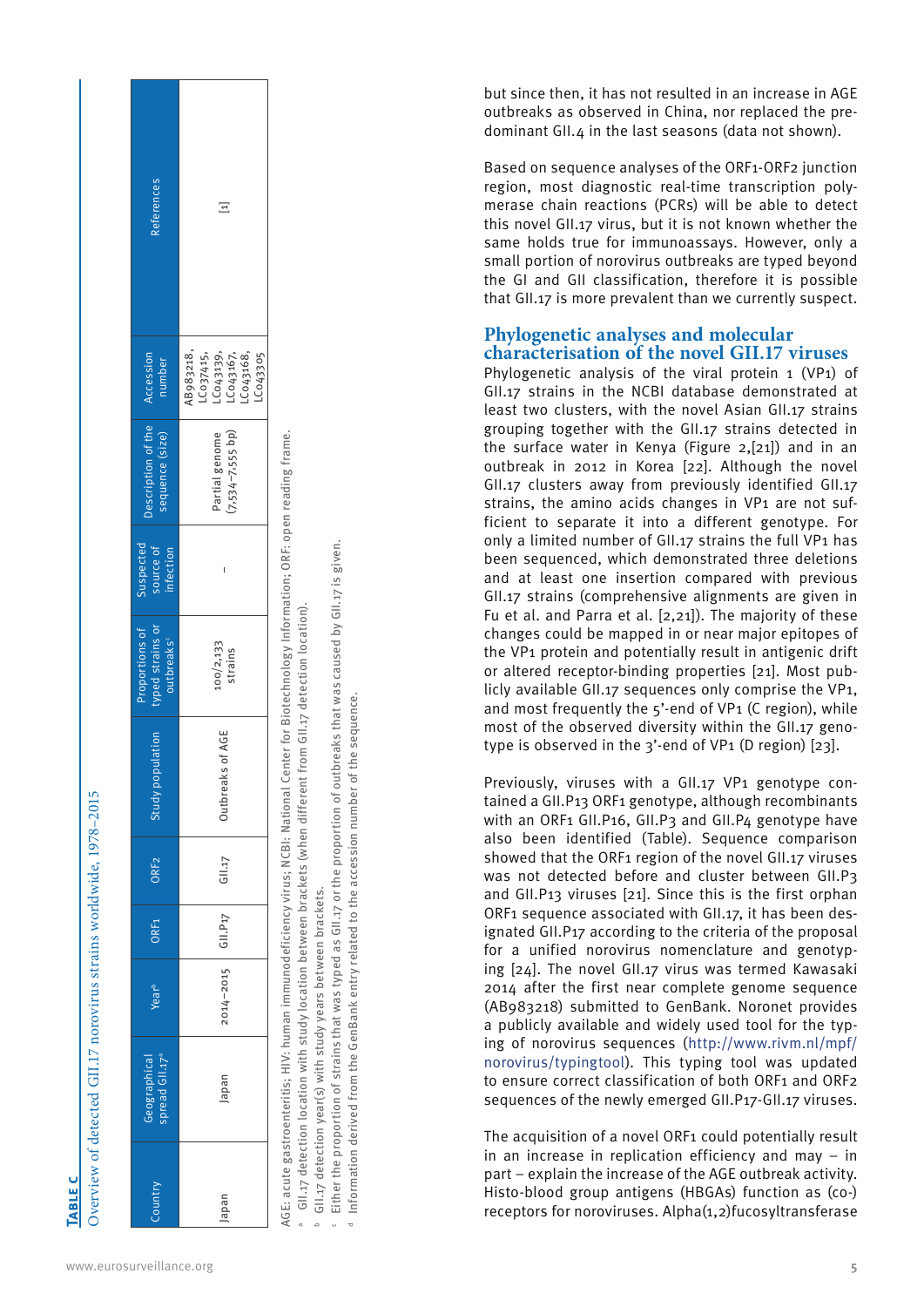#### **Figure 2**

Unrooted maximum likelihood phylogenetic tree based on the 5'-end of virus protein 1 (VP1) sequences (C region) of GII.17 noroviruses, available from the National Center for Biotechnology Information (NCBI)



The tree was estimated under the general time reversible model using PhyML. Bootstrap values above 70% are given. Sequences from Kenya are depicted in red and those from the recent outbreaks (2013–1015) reported in Asia in blue. The scale bar represents nucleotide substitutions per site.

2 (FUT2) adds an alpha-1,2 linked fucose on HBGAs, and individuals lacking the FUT2 gene are referred to as 'non-secretors', while those with a functional FUT2 gene are called 'secretors'. Non-secretors have been shown to be less susceptible to infection with several norovirus genotypes [25]. In studies investigating the genetic susceptibility to norovirus genotypes, a secretor patient with blood type O Lewis phenotype  $Le^{a-b+}$  and a secretor patient with blood type B Lewis phenotype Le<sup>a-b-</sup> were positive for previously identified GII.17 viruses and no non-secretors were found positive [26,27], suggesting that there could be genetic

restrictions for GII.17 viruses in infection of humans. How the observed genetic changes have affected the antigenic and binding properties of the novel GII.17 strains, and hereby the susceptible host population, remains to be discovered.

#### **Public health implications**

Based on the emergence and spread of new GII.4 variants, we know that noroviruses are able to rapidly spread around the globe [28,29]. The novel GII.17 virus has been detected in sporadic cases throughout the world, but until now it has not resulted in an increase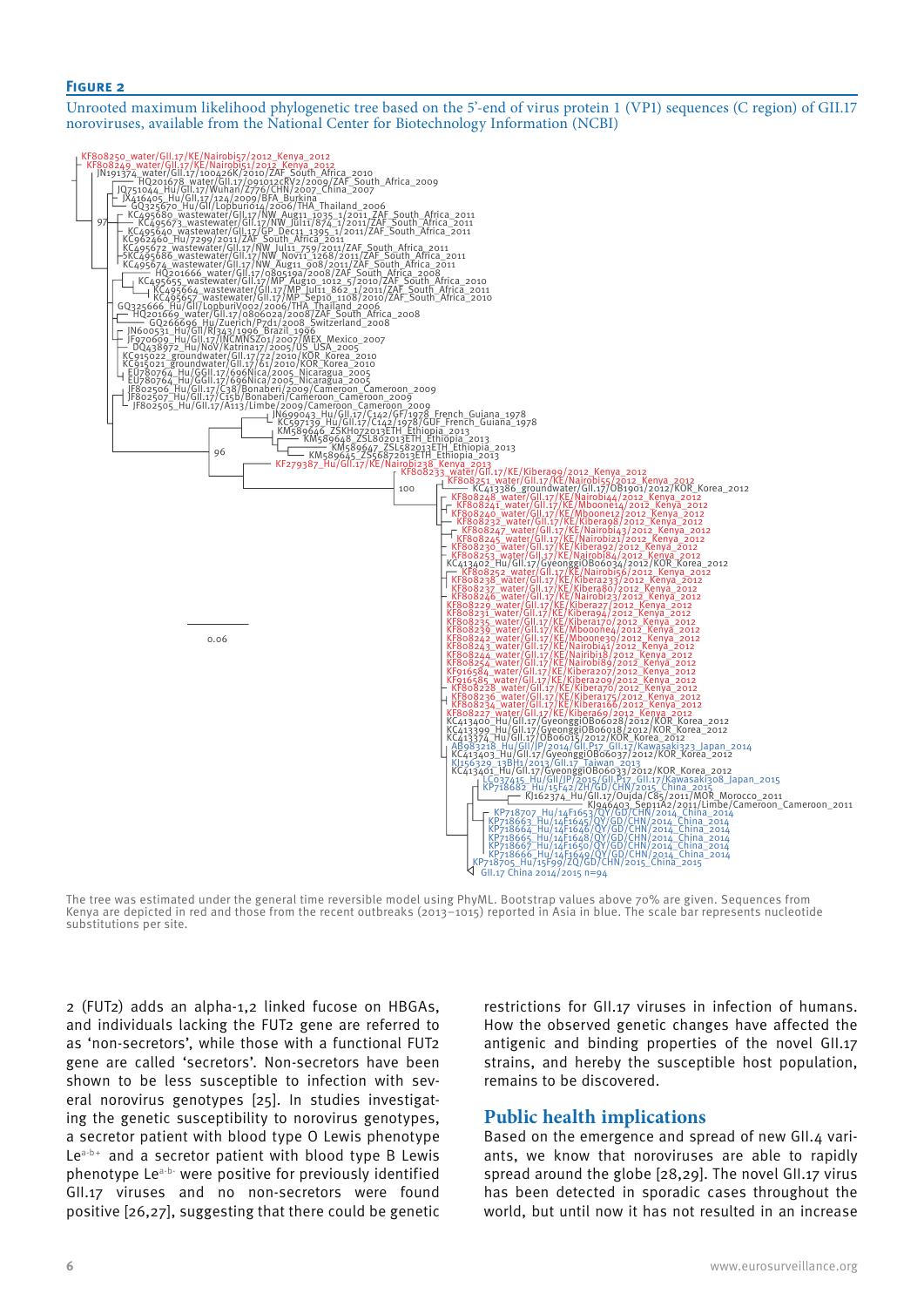in outbreak activity or replacement of GII.4 Sydney 2012 viruses outside of Asia. Following the patterns observed in the past years for GII.4 noroviruses and based on the data from China and Japan, an increase in norovirus outbreak activity can be expected if the currently dominant GII.4 is replaced by GII.17. Another possibility – however – would be some restriction to global expansion, as has been observed previously for the norovirus variant GII.4 Asia 2003 [29]. Such restrictions could be due to differences in pre-existing immunity, but could also be the result of differences between populations in the expression of norovirus receptors [29]. Based on current literature on the novel GII.17 virus there is no indication that it will be more virulent compared with GII.4. Nevertheless, the public health community and surveillance systems need to be prepared in case of a potential increase of norovirus activity by this novel GII.17 virus.

## **Conclusions**

Understanding the epidemiology of norovirus genotypes is important given the development of vaccines that are entering clinical trials. Current candidate vaccines have targeted the most common norovirus genotypes, and it remains to be seen if vaccine immunity is cross-reactive with GII.17 viruses [30]. Contemporary norovirus diagnostic assays may not have been developed to detect genotype GII.17 viruses since this genotype was previously only rarely found during routine surveillance. These assays need to be evaluated and updated if necessary to correctly diagnose norovirus outbreaks caused by the emerging GII.17 virus. Norovirus strain typing ideally should include ORF1 sequences and the variable VP1 'D' region as well as metadata on the host, like clinical symptoms, immune status and blood group. This will allow us to better study and monitor the genetic disposition, pathogenesis, evolution and epidemiology of this newly emerged virus.

#### **Acknowledgments**

We gratefully acknowledge the submitting laboratories of the sequences from the Noronet database. This work was supported by the EU H2020 grant COMPARE under grant agreement number 643476 and the Virgo Consortium, funded by Dutch government project number FES0908 and the Hungarian Scientific Research Fund (OTKA/NKFIH K111615). The findings and conclusions in this article are those of the authors and do not necessarily represent the official position of the Centers for Disease Control and Prevention (CDC).

#### **Conflict of interest**

None declared.

#### **Authors' contributions**

MG, JB, HV: compiling the data, drafting the manuscript; AP, FB, KT, MC, JM, JN, GR, ML, LDR, NI JH, VM, KAB, JV, PW: collecting field data, critical review of the manuscript; MK: initiation of study, providing data, critical review of the manuscript.

#### **References**

- 1. Matsushima Y, Ishikawa M, Shimizu T, Komane A, Kasuo S, Shinohara M, et al. Genetic analyses of GII.17 norovirus strains in diarrheal disease outbreaks from December 2014 to March 2015 in Japan reveal a novel polymerase sequence and amino acid substitutions in the capsid region. Euro Surveill. 2015;20(26):pii=21173.
- 2. Fu J, Ai J, Jin M, Jiang C, Zhang J, Shi C, et al. Emergence of a new GII.17 norovirus variant in patients with acute gastroenteritis in Jiangsu, China, September 2014 to March 2015. Euro Surveill. 2015;20(24):21157. PMID:26111236
- 3. Lu J, Sun L, Fang L, Yang F, Mo Y, Lao J, et al. Gastroenteritis Outbreaks Caused by Norovirus GII.17, Guangdong Province, China, 2014-2015. Emerg Infect Dis. 2015;21(7):1240-2. http:// dx.doi.org/10.3201/eid2107.150226 PMID:26080037
- Atmar RL, Estes MK. The epidemiologic and clinical importance of norovirus infection. Gastroenterol Clin North Am. 2006;35(2):275-90, viii. http://dx.doi.org/10.1016/j. gtc.2006.03.001 PMID:16880066
- 5. Kroneman A, Harris J, Vennema H, Duizer E, van Duynhoven Y, Gray J, et al. Data quality of 5 years of central norovirus outbreak reporting in the European Network for food-borne viruses. J Public Health (Oxf). 2008;30(1):82-90. http://dx.doi. org/10.1093/pubmed/fdm080 PMID:18089585
- 6. Wikswo ME, Hall AJ; Centers for Disease Control and Prevention. Outbreaks of acute gastroenteritis transmitted by person-to-person contact--United States, 2009-2010. MMWR Surveill Summ. 2012;61(9):1-12. PMID:23235338
- Vinjé J. Advances in laboratory methods for detection and typing of norovirus. J Clin Microbiol. 2015;53(2):373-81. http:// dx.doi.org/10.1128/JCM.01535-14 PMID:24989606
- 8. Siebenga JJ, Lemey P, Kosakovsky Pond SL, Rambaut A, Vennema H, Koopmans M. Phylodynamic reconstruction reveals norovirus GII.4 epidemic expansions and their molecular determinants. PLoS Pathog. 2010;6(5):e1000884. http://dx.doi.org/10.1371/journal.ppat.1000884 PMID:20463813
- 9. Lopman B, Vennema H, Kohli E, Pothier P, Sanchez A, Negredo A, et al. Increase in viral gastroenteritis outbreaks in Europe and epidemic spread of new norovirus variant. Lancet. 2004;363(9410):682-8. http://dx.doi.org/10.1016/S0140- 6736(04)15641-9 PMID:15001325
- 10. van Beek J, Ambert-Balay K, Botteldoorn N, Eden JS, Fonager J, Hewitt J, et al.; NoroNet. Indications for worldwide increased norovirus activity associated with emergence of a new variant of genotype II.4, late 2012. Euro Surveill. 2013;18(1):8-9. PMID:23305715
- 11. Lindesmith LC, Beltramello M, Donaldson EF, Corti D, Swanstrom J, Debbink K, et al. Immunogenetic mechanisms driving norovirus GII.4 antigenic variation. PLoS Pathog. 2012;8(5):e1002705. http://dx.doi.org/10.1371/journal. ppat.1002705 PMID:22615565
- 12. Eden JS, Tanaka MM, Boni MF, Rawlinson WD, White PA. Recombination within the pandemic norovirus GII.4 lineage. J Virol. 2013;87(11):6270-82. http://dx.doi.org/10.1128/ JVI.03464-12 PMID:23536665
- 13. LC, Donaldson EF, Lobue AD, Cannon JL, Zheng DP, Vinje J, et al. Mechanisms of GII.4 norovirus persistence in human populations. PLoS Med. 2008;5(2):e31. http://dx.doi. org/10.1371/journal.pmed.0050031 PMID:18271619
- 14. Rackoff LA, Bok K, Green KY, Kapikian AZ. Epidemiology and evolution of rotaviruses and noroviruses from an archival WHO Global Study in Children (1976-79) with implications for vaccine design. PLoS ONE. 2013;8(3):e59394. http://dx.doi. org/10.1371/journal.pone.0059394 PMID:23536875
- 15. Schorn R, Höhne M, Meerbach A, Bossart W, Wüthrich RP, Schreier E, et al. Chronic norovirus infection after kidney transplantation: molecular evidence for immune-driven viral evolution. Clin Infect Dis. 2010;51(3):307-14. http://dx.doi. org/10.1086/653939 PMID:20575662
- 16. Vega E, Barclay L, Gregoricus N, Shirley SH, Lee D, Vinjé J. Genotypic and epidemiologic trends of norovirus outbreaks in the United States, 2009 to 2013. J Clin Microbiol. 2014;52(1):147-55. http://dx.doi.org/10.1128/JCM.02680-13 PMID:24172151
- 17. Verhoef L, Hewitt J, Barclay L, Ahmed SM, Lake R, Hall AJ, et al. Norovirus genotype profiles associated with foodborne transmission, 1999-2012. Emerg Infect Dis. 2015;21(4):592-9. http://dx.doi.org/10.3201/eid2104.141073 PMID:25811368
- 18. Lee BR, Lee SG, Park JH, Kim KY, Ryu SR, Rhee OJ, et al. Norovirus contamination levels in ground water treatment systems used for food-catering facilities in South Korea. Viruses. 2013;5(7):1646-54. http://dx.doi.org/10.3390/ v5071646 PMID:23820792